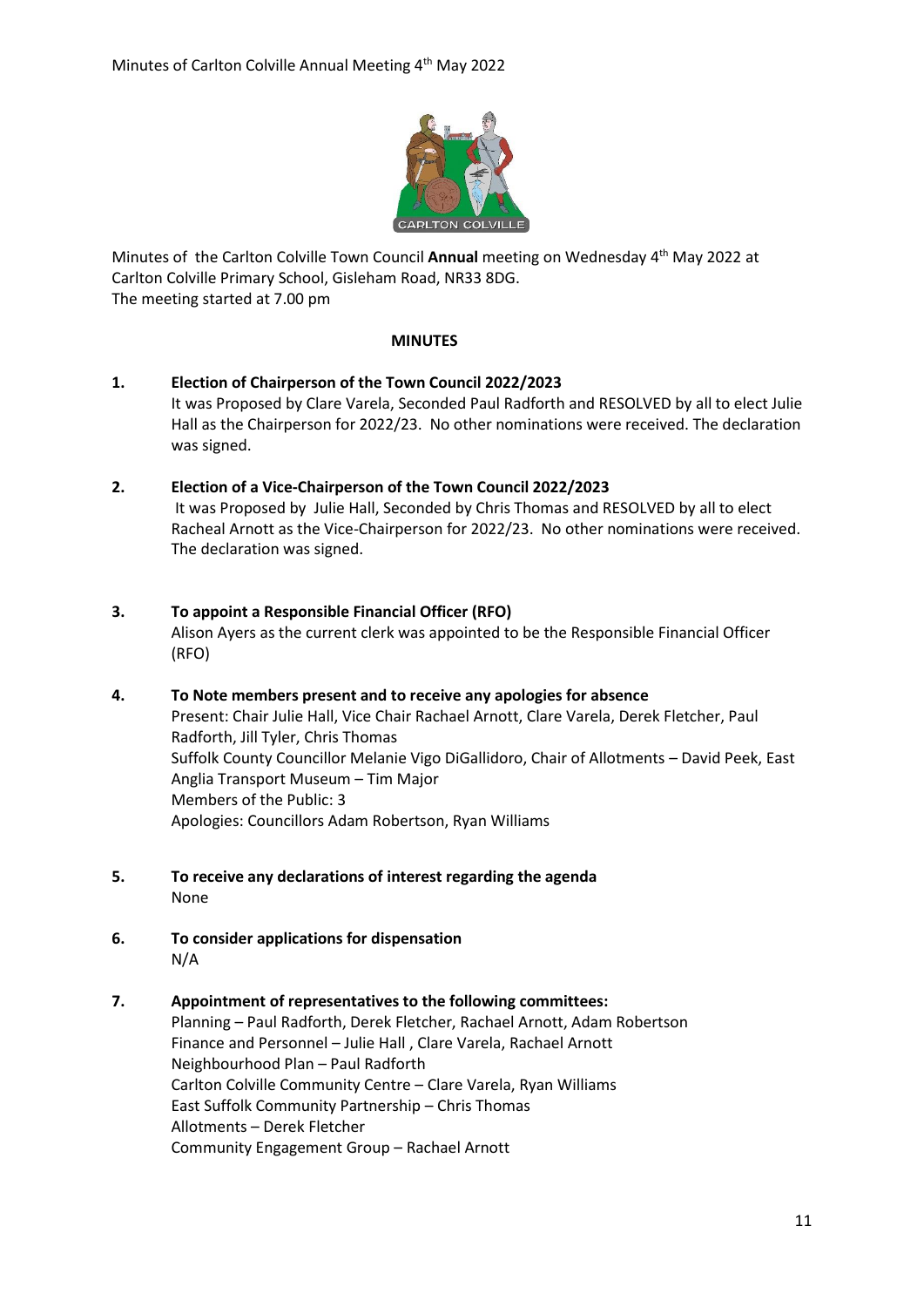- **8. To consider and adopt new terms of reference for Planning committee and review and agree terms of reference for Finance and Personnel Committee**  It was RESOLVED by all to accept these terms of reference
- 9. **To approve and sign the minutes of the Town Council meeting 6 th April 2022** It was RESOLVED by all that these were true and accurate and were duly signed
- 10. To receive reports from the following: **NOTE – no questions from the public will be taken during these reports. Public participation is a separate agenda item at item 11 .**

a. Suffolk County Councillors – SCC not putting up 16+ travel costs with the cost of living crisis. Grant from government not successful for bus services. Question from Councillor Chris Thomas about speeding on Castleton Avenue not enforced because of signage issues – clerk to take PC Chris Pallett.

- b. East Suffolk Councillors not present
- c. Patients Participation Group at Rosedale Surgery report circulated
- d. IMPACT Detached Youth not present. Dale End needs investigating.
- e. East Anglia Transport Museum Report Circulated

f. Allotments – Meeting to be called to allocate jobs. School going very well during and after school

g. Carlton Colville Community Centre – report circulated

h. Community Kitchen and Wildlife Garden - The next dates are Saturday 28th of May building some benches/ picnic benches and planting up the remaining beds. Then possibly Wednesday the 1st of June. Storytelling chair hopefully installed then. Good progress so far, lots of volunteers to set up the orchard and raised beds.

# 11. Public participation

*The purpose of the meeting is for Councillors to discuss Town Council Business. During each meeting the Council will allow a period of up to 15 minutes for public questions. During this time, residents can put questions to the Chairman regarding local concerns. Each question will be allocated 3 minutes. Where possible the Chairman will respond but matters may have to be deferred and placed on a later month's agenda for discussion.* Members of the public came to express their concerns about the Queens Jubilee Bench in that is being erected in Rounces Lane. The chairperson assured them the Town Council would monitor any issues and encourage them to report any Anti-social behaviour to the police.

# 12. **To agree payments to be made for April 2022**

List circulated prior to meeting

It was RESOLVED by all to agree all 10 online payments totalling £9862.32 and 2 direct debits for £83.83 – Receipts for April = Allotment Rent £520.54, CIL for £146.86, VAT quarter 1 £1020.22

1<sup>st</sup> Half of precept received from East Suffolk Council £28887.19 Spend v budget circulated It was RESOLVED by all that Chris Thomas should become a Signatory on NatWest Bankline account

13. **To receive and sign off the Annual Governance Statements and Annual Accounting Statements for 2021/22**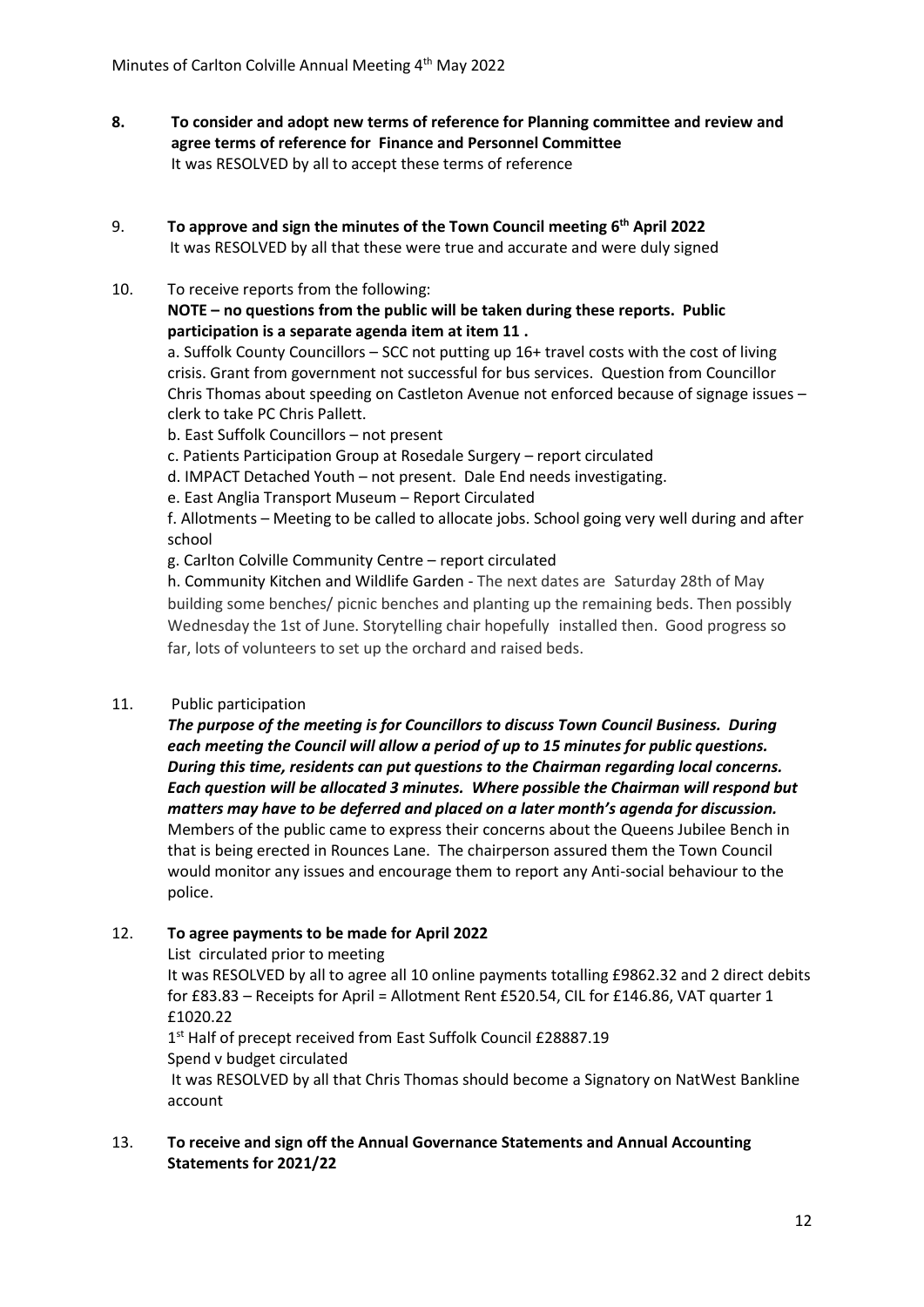The annual governance statement and annual accounting statements were read out and it was RESOLVED by all to agree both statements and that they were duly signed by the chairman and RFO ready for submission to the external auditor.

## 14. **Propose and determine the time and place of all ordinary meetings of the full council up to and including the next annual meeting of full council**

It was agreed that meetings would remain the same at 7 pm the first Wednesday of each month except August when there would be no meeting. A watershed for 9 pm was agreed. The meetings would be at Carlton Colville Primary School except June 2022 which would be at the Community Centre and may change to the former Methodist Church if became available.

15. Carlton Colville Town Council resolves that from 4<sup>th</sup> May 2022 until the next relevant **Annual Meeting of the Council, that having met the conditions of eligibility as defined in the Localism Act 2011 and SI 965 The Parish Councils (General Power of Competence) (prescribed conditions) Order 2012, adopt the General Power of Competence.**  It was RESOLVED by all to continue to adopt the General Power of Competence.

## 16. **Corporate Governance**

## **To approve governance documents for 2022/23**

- a. Standing Orders description would be changed to Chairperson and remove he pronouns
- b. Councillors Expenses Policy
- c. Safeguarding Policy
- d. Retention & Disposal Policy
- e. Information & Data Protection Policy

It was RESOLVED by all to accept all governance documents

17. **To confirm arrangements for insurance cover in respect of all insured risks**

The clerk confirmed that Parish Protect Insurance was in place arranged through Community Action Suffolk. At the recent Internal Audit it was confirmed that the levels of cover for Public Liability, Employers liability and Fidelity cover are met but was noted that the property cover of £50,000 needed to be checked was adequate

#### 18. **To consider updated plans for Queens Platinum Jubilee 2nd June 2022**

Messy Church are now going to be making the Crowns on the day so book tokens can be offered as prizes. Raffle donations needed from local businesses – Councillors to source and bring on the day. Julie and Jill to organise bunting to decorate picnic area. Still awaiting bus timetable from transport museum. A reminder for public to bring cash to be put on Facebook.

#### 19. **To agree wording for plaque for Queens Jubilee Bench**

It was agreed the wording should be 'Queens Diamond Jubilee Bench' Donated by Carlton Colville Town Council. "A place for Friendship and Reflection"

## 20. **To consider plans received for Matlock Dale Play area**  It was RESOLVED by all to agree the plans and hopefully get it completed by the end of the year.

21. **To discuss any matters in abeyance for next meeting or not noted anywhere else on the agenda**